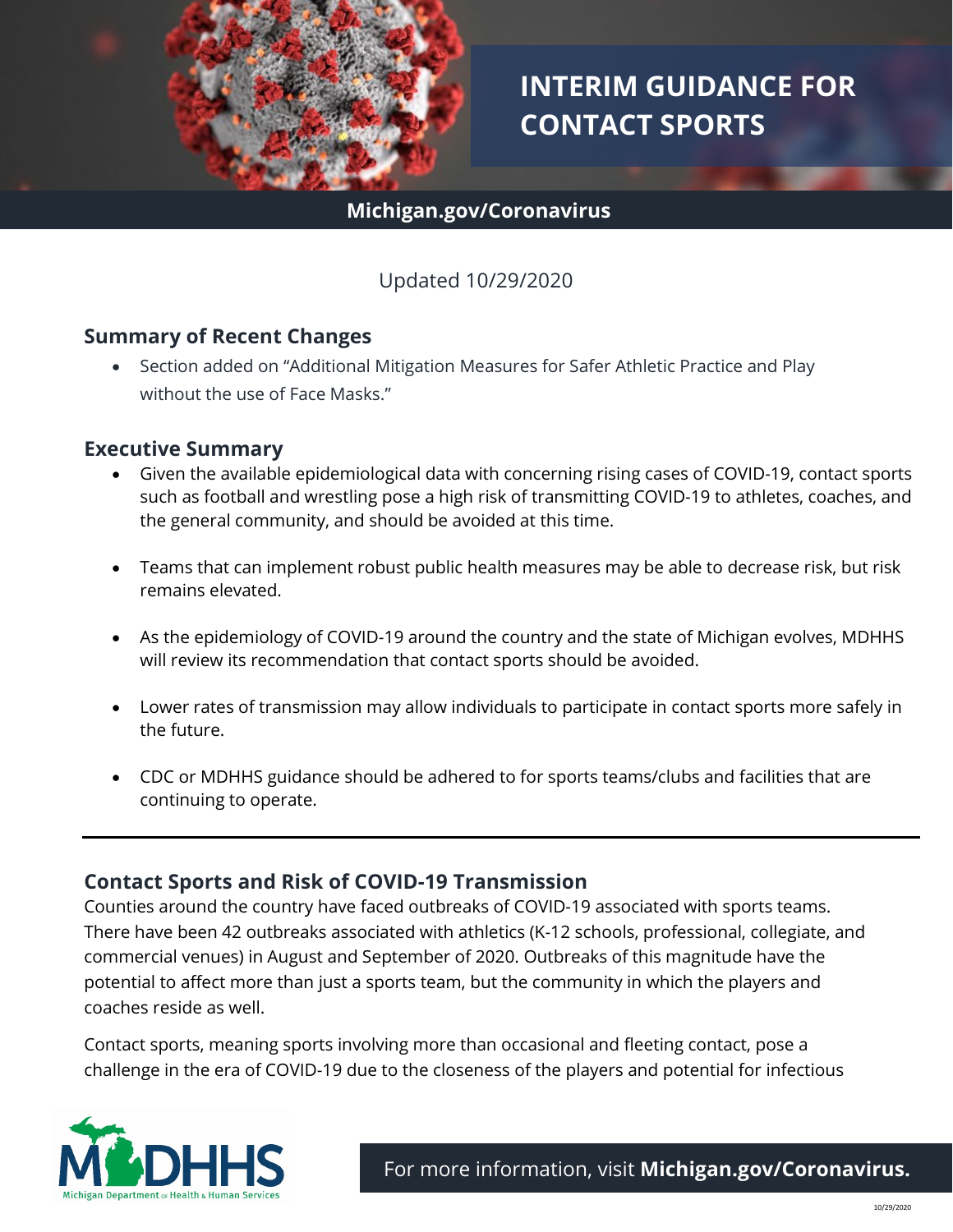disease transmission. Even with mitigation measures in place, such as wearing of masks, disease transmission cannot be completely prevented when players are in prolonged or intense contact. Contact sports include the following: football, basketball, rugby, field hockey, soccer, lacrosse, wrestling, hockey, boxing, futsal and martial arts with opponents.

Sports that require frequent closeness between players make it more difficult to prevent disease transmission, compared to sports where players are not as close to each other. The risk of COVID-19 transmission is increased by the number of individuals a player physically interacts with, as well as the intensity and duration of that interaction.

Given the available epidemiological data and the concerning rising cases of COVID-19 in Michigan, contact sports pose a high risk of disease transmission to athletes, coaches, and the general community, and should be avoided at this time.

As the epidemiology of COVID-19 around the country and the state of Michigan evolves, MDHHS will continue to review this recommendation. Lower rates of transmission may allow for contact sports to resume safely in the future. At the current juncture, the resumption of contact sports will create a risk of outbreaks among players and place coaches, family members and community members at increased risk.

## **Mitigation Measures**

Even when competitions are not held, teams may meet and practice in a way that is socially distanced and addresses concerns arising from close contacts. In these contexts, and in contexts where sports teams/clubs and facilities continue to compete, MDHHS recommends the following behaviors to reduce risk of disease transmission:

- **Adjusting the level and intensity of physical activity and taking frequent rest breaks can improve toleration of a face mask\***
	- $\circ$  If a cloth face mask cannot be tolerated while engaging in athletic activity, a plastic face shield covering the mouth and nose would also be acceptable.
	- $\circ$  If an athlete cannot tolerate either a cloth face mask or a plastic face shield, then the athlete should make adjustments to the activity that would maintain distancing of 6 feet or more (individual practice rather than game play, for example).
- Enforce hand washing and the covering of coughs and sneezes.
- Ensure adequate supplies to support healthy hygiene practices for participants, spectators, and employees, including soap, hand sanitizer with at least 60 percent alcohol content, paper towels and tissues.

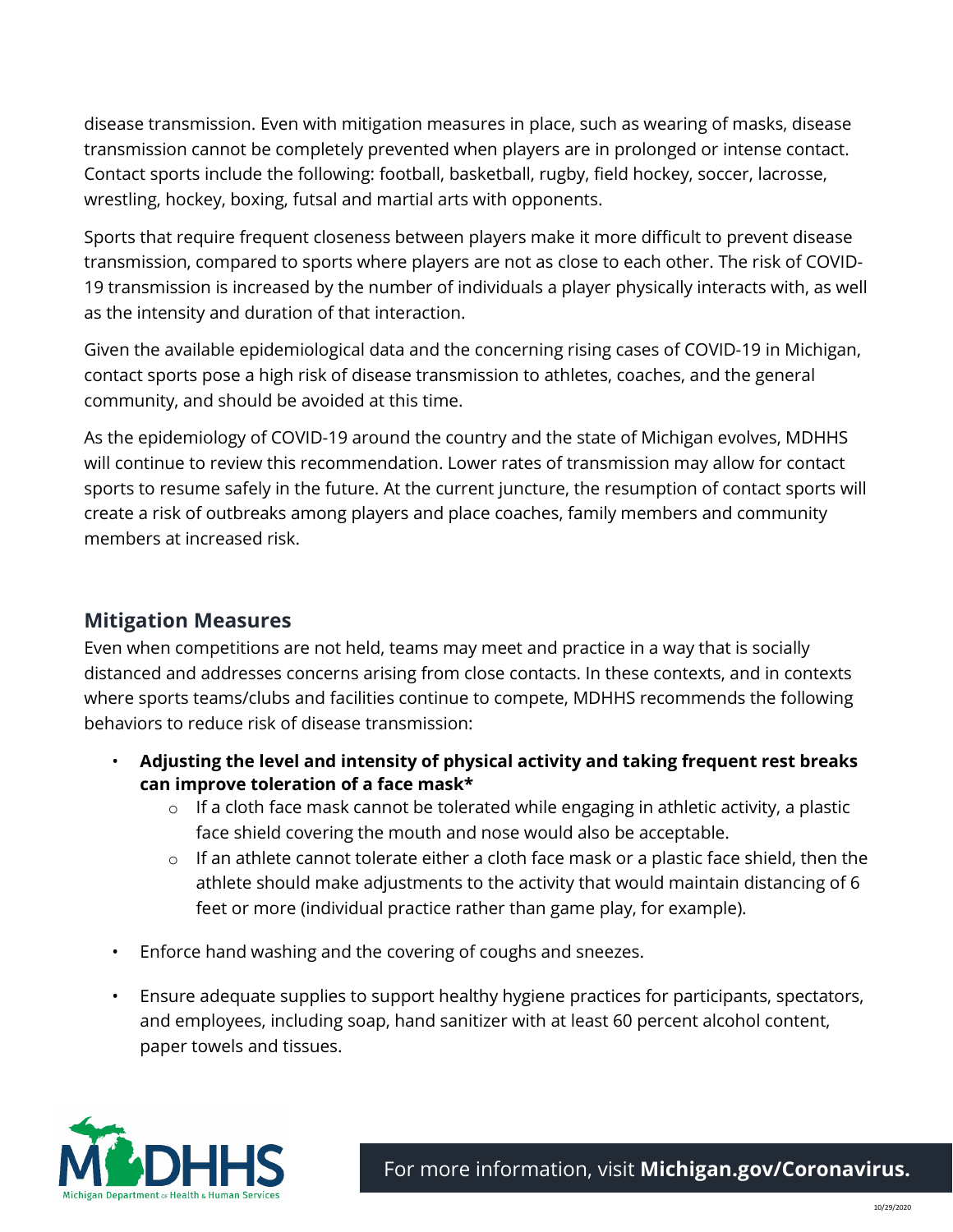- Ensure enough time between events or practices to allow for proper cleaning and disinfection of the facilities and shared equipment.
- Discourage sharing of items that are difficult to clean, sanitize or disinfect. Do not let players share towels, clothing or other items used to wipe faces or hands.
- Identify an adult staff member or volunteer to ensure proper cleaning and disinfection of objects and equipment, particularly for any shared equipment or frequently touched surfaces.
- When disinfecting, use products that meet **EPA's criteria for use against SARS-CoV-2** and that are appropriate for the surface. Prior to wiping the surface, allow the disinfectant to sit for the necessary contact time recommended by the manufacturer. Train staff on proper cleaning procedures to ensure safe and correct application of disinfectants.
- Consider making available individual disinfectant wipes in bathrooms.
- Provide no-touch trash cans and, if equipped, encourage use of no-touch doors.
- Limit the use of carpools or van pools. When riding in an automobile to a sports event, encourage players to ride to the sports event with persons living in their same household.
- For younger athletes, it may be beneficial for parents or other household members to monitor their children, make sure they follow social distancing and take other protective actions (e.g., younger children could sit with parents or caregivers, instead of in a dugout or group area).
- Consider having participants report in proper gear before events and launder clothing immediately upon return home.
- No pre- or post-event handshakes, hugs, fist bumps, high fives or contact celebrations.
- No spitting, chewing gum or tobacco in the event areas.
- Prioritize outdoor, as opposed to indoor, practice and play as much as possible.
- If playing inside, ensure ventilation systems or fans operate properly. Increase circulation of outdoor air as much as possible, for example by opening windows and doors. Do not open windows and doors if doing so poses a safety or health risk (e.g., risk of falling or triggering asthma symptoms) to players or others using the facility.